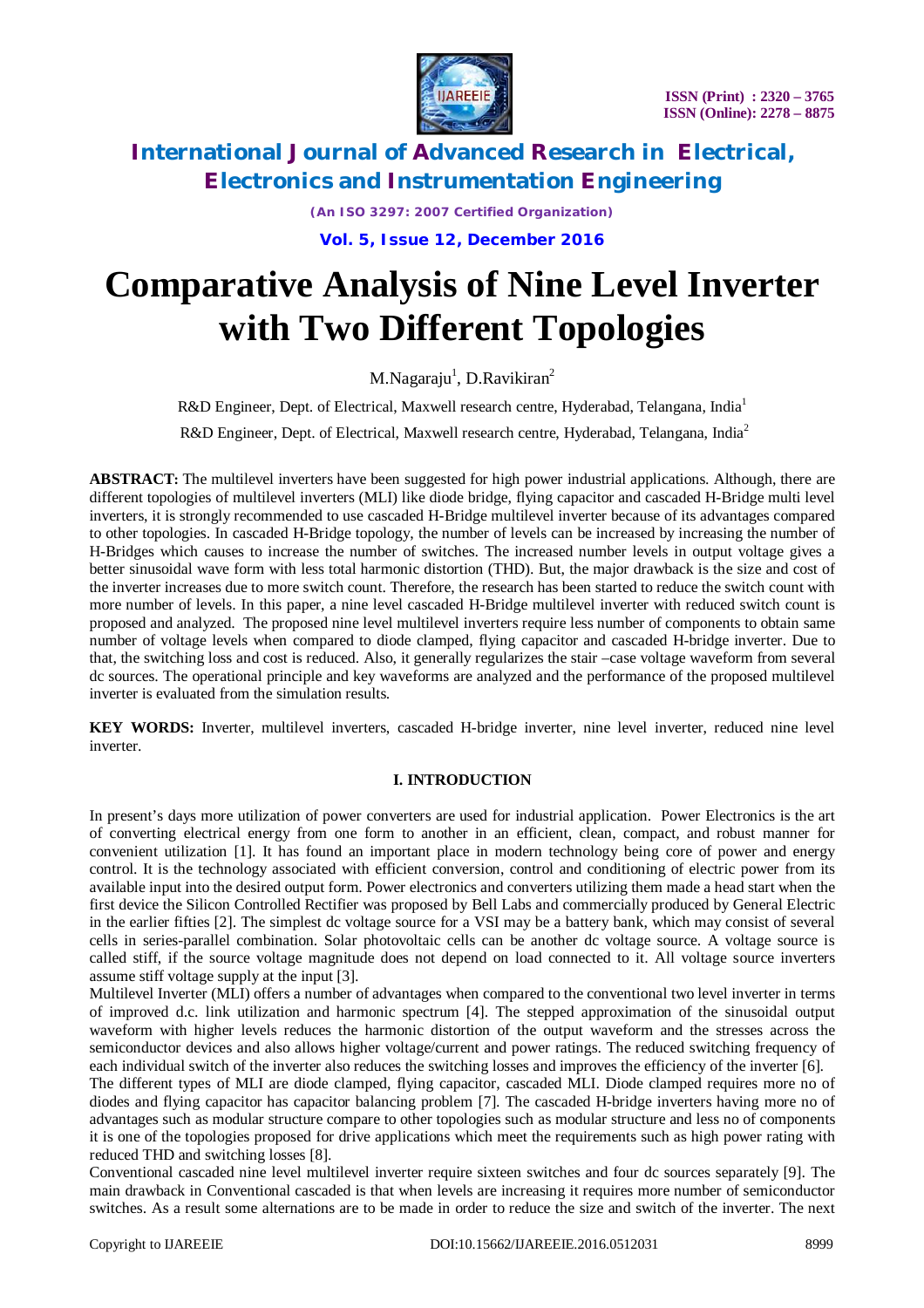

*(An ISO 3297: 2007 Certified Organization)*

### **Vol. 5, Issue 12, December 2016**

topology is made with four sources and eight switches and it yields the stair case waveform with the reduced total harmonic distortion compared to conventional multilevel inverter [10-11].

### **II. CASCADED H BRIDGE CONVERTER**

#### **Full H-Bridge- Three level inverter**

Fig.1. shows the Full H-Bridge Configuration. By using single H-Bridge we can get 2 and 3 voltage levels. The number output voltage levels of cascaded Full H-Bridge inverter are given by  $2n+1$  and voltage step of each level is given by Vdc/n. Where n is number of H-bridges inverter connected in cascaded. The switching table is given in Table I.



Fig. 1H-bridge inverter.

Table I shows the switching sequence for three level inverter.

| Switches turn on               | Voltage level |
|--------------------------------|---------------|
| T <sub>1</sub> ,T <sub>2</sub> | Vdc           |
| T3,T4                          | -Vdc          |
| T <sub>1</sub> ,T <sub>3</sub> |               |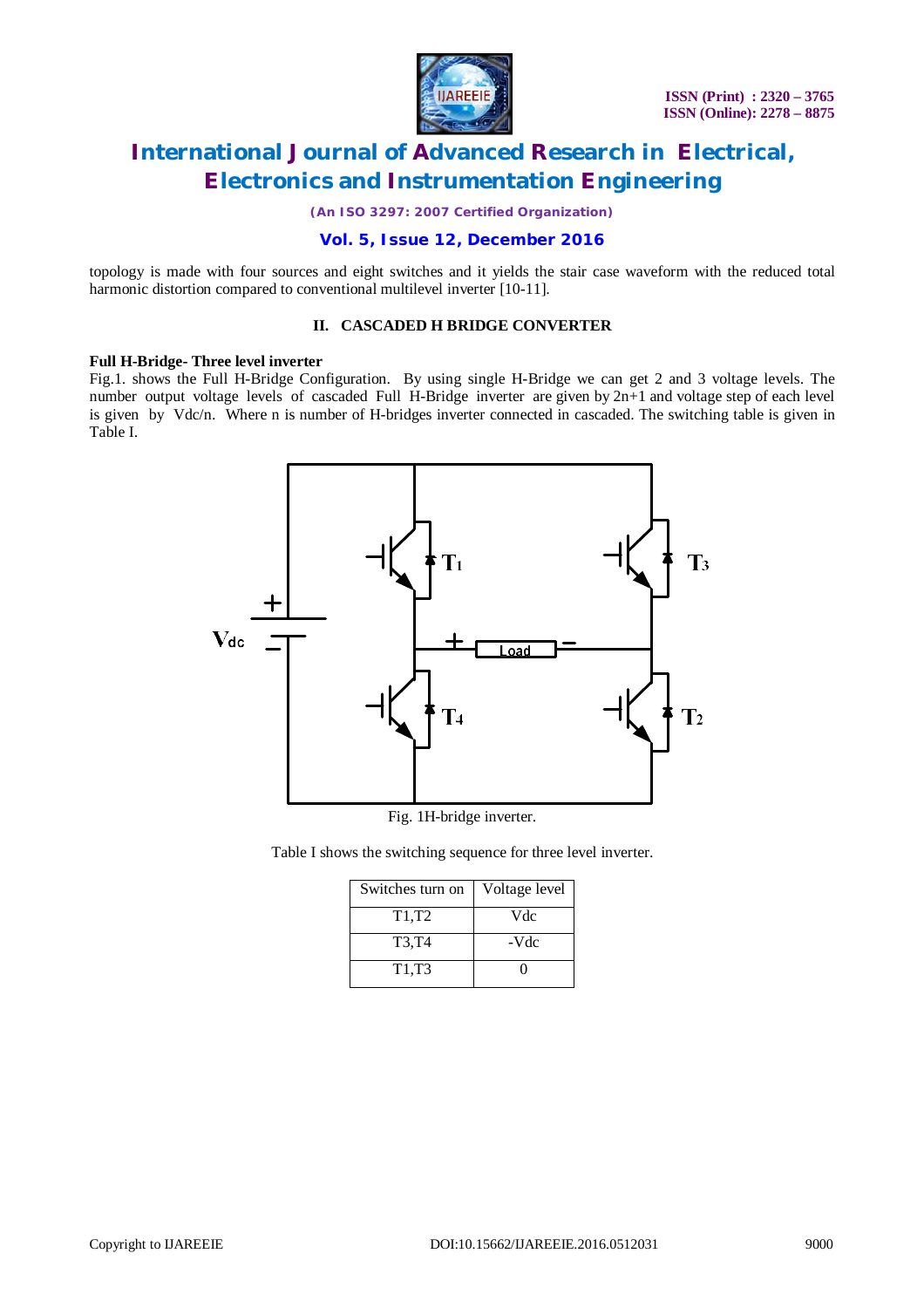

*(An ISO 3297: 2007 Certified Organization)*

### **Vol. 5, Issue 12, December 2016**

**III. NINE LEVEL CHB INVERTER**



Fig. 2 Nine level CHB inverter

Figure 2 Shows the nine level multilevel inverter and Table II shows the switching states of the nine levels CHB inverter.

Here even though we have sixteen switches at any switching state only two switches are on/off at a voltage level of Vdc/4, so switching losses are reduced. In three level inverter dv/dt is Vdc, but in nine level inverter dv/dt is Vdc/4. As dv/dt reduces the stress on switches reduces and EMI reduces.

The cascaded H-bridge inverter. The cascaded means series connected to single full bridge each full bridge inverter module required Isolated DC source the value of each isolated DC source input is Vdc. Each full bridge inverter generates +Vdc, 0 and –Vdc output voltage level. The output voltage of cascaded multilevel inverter is equal to the sum of the output voltage of the each module connected in series. The output voltage level for nine level cascaded inverter are +Vdc,+3Vdc/4,2Vdc/4,+Vdc/4,0,-Vdc/4,and –2Vdc/4,-3Vdc/4,-Vdc/4 by turn on and turn off on the different switching devices. If N is the number of H-bridges or number of dc source required and n is the number of output voltage level.

The relation between N and n is given by

n=2N+1

The fig.1.Shows the single phase cascaded inverter and table 1 shows the switching sequence of active devices for various voltage levels. The switching sequence of active device of CMLI depends upon the output voltage requirement, for example for nine levels cascaded inverter if we want output voltage +Vdc/4 switches are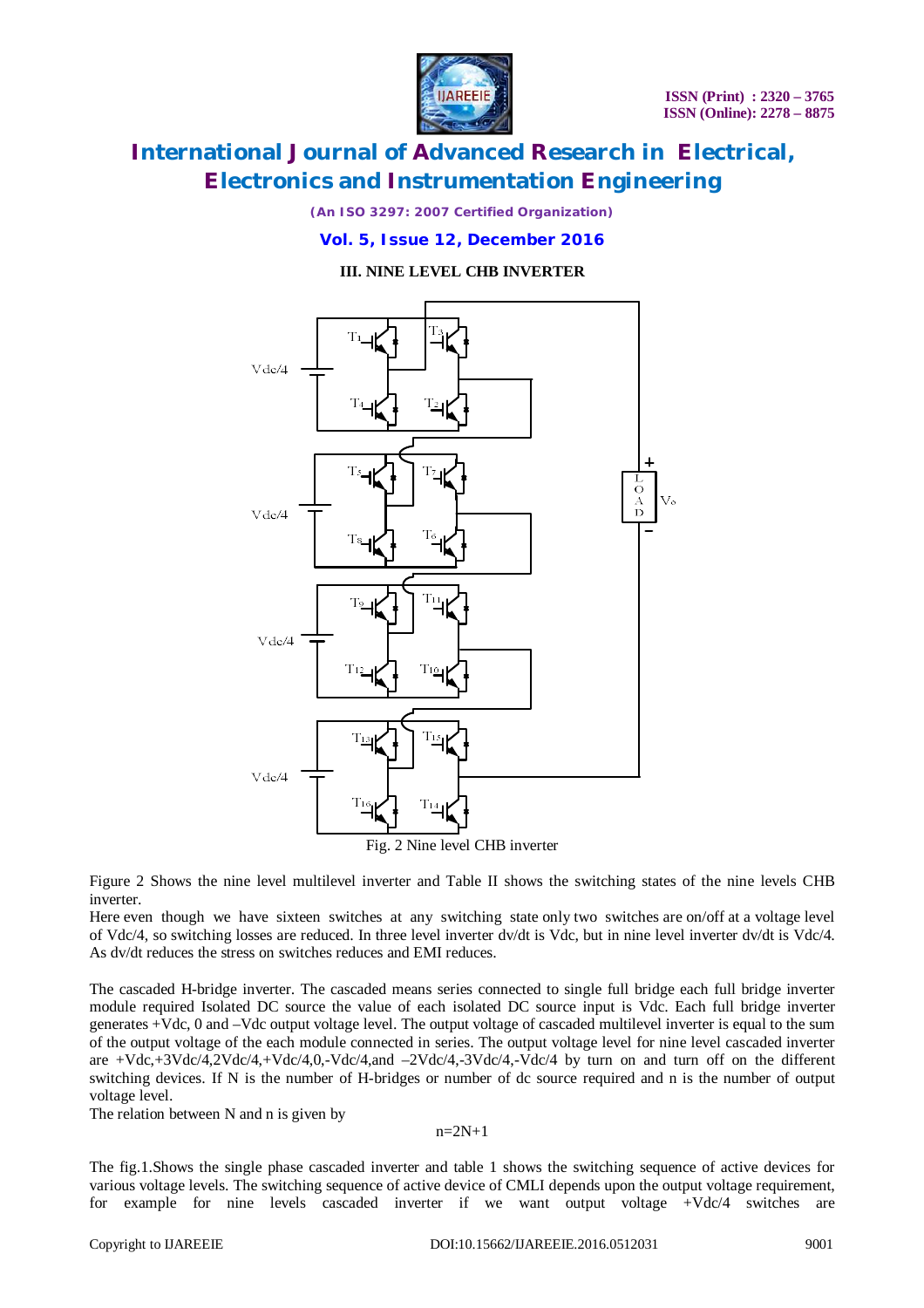

*(An ISO 3297: 2007 Certified Organization)*

### **Vol. 5, Issue 12, December 2016**

T1,T2,T5,T6,T9,T10,T13,T14 are on other switches are off. The switching sequence of active device for various voltage levels is given in table-II

Table II Switching table for Full H -Bridge of nine level inverter.

| Switches turn ON                   | Voltage level |
|------------------------------------|---------------|
| T1, T2, T5, T7, T9, T11, T13, T15  | Vdc/4         |
| T1, T2, T5, T6, T9, T11, T13, T15  | 2Vdc/4        |
| T1, T2, T5, T6, T9, T10, T13, T15  | 3Vdc/4        |
| T1, T2, T5, T6, T9, T10, T13, T14  | Vdc           |
| T1, T3, T5, T7, T9, T11, T13, T14  | 0             |
| T3, T5, T5, T7, T9, T11, T13, T14  | $-Vdc/4$      |
| T3, T5, T7, T8, T9, T11, T13, T14  | $-2Vdc/4$     |
| T3, T5, T7, T8, T11, T12, T13, T14 | $-3Vdc/4$     |
| T3, T5, T5, T7, T11, T12, T15, T16 | -Vdc          |

#### **IV.NINE LEVEL INVERTER WITH REDUCED SWITCHES**

The proposed MLI configuration uses one less switch when compared to the existing 8 switches [3]. This circuit is the simplest design compared to conventional and all other existing topologies.

The design of the pulse generation circuit makes this topology differ from others so as to obtain the unique pulse pattern to turn on the switches at the proper instant. Switches T1, T2, T3, and T4 need to be compulsorily unidirectional or else the output waveform will get distorted. Reduced switches make the circuit more compact in size. Though the usage of 4 dc sources for the generation of 9-level MLI results in less utilization of sources.

Table III. Represent the switching scheme for the proposed topology.



Fig. 3 Nine level inverter with reduced switches.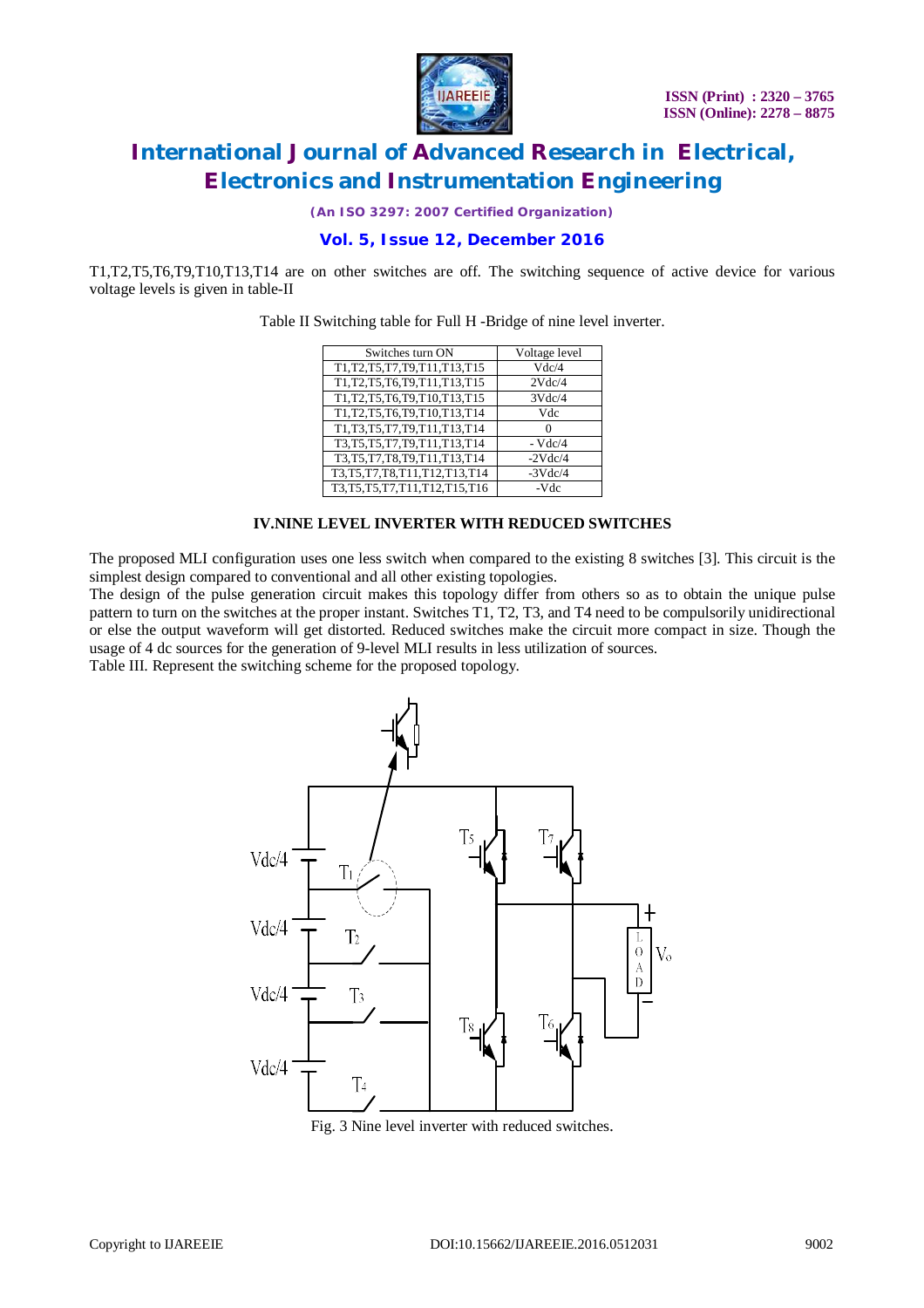

*(An ISO 3297: 2007 Certified Organization)*

### **Vol. 5, Issue 12, December 2016**

Table III Switching table for nine level inverter with reduced switches.

| Voltage level |
|---------------|
| Vdc/4         |
| 2Vdc/4        |
| 3Vdc/4        |
| Vdc           |
|               |
| $-Vdc/4$      |
| $-2Vdc/4$     |
| $-3Vdc/4$     |
| -Vdc          |
|               |

### **V. MATLAB/SIMULATION RESULTS**



Fig. 4 Matlab/Simulation model of Cascaded H-Bridge nine level inverter.

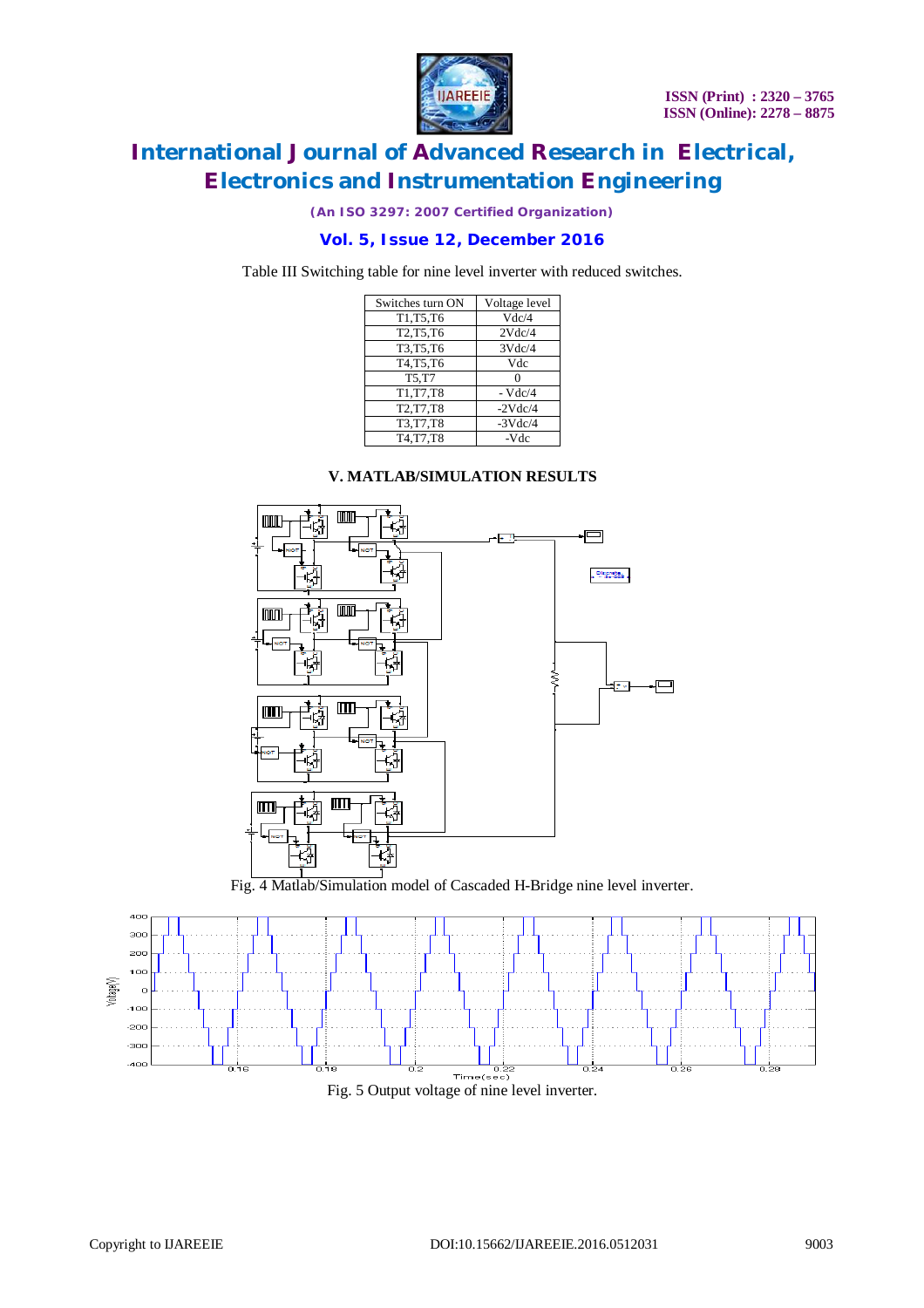

*(An ISO 3297: 2007 Certified Organization)*

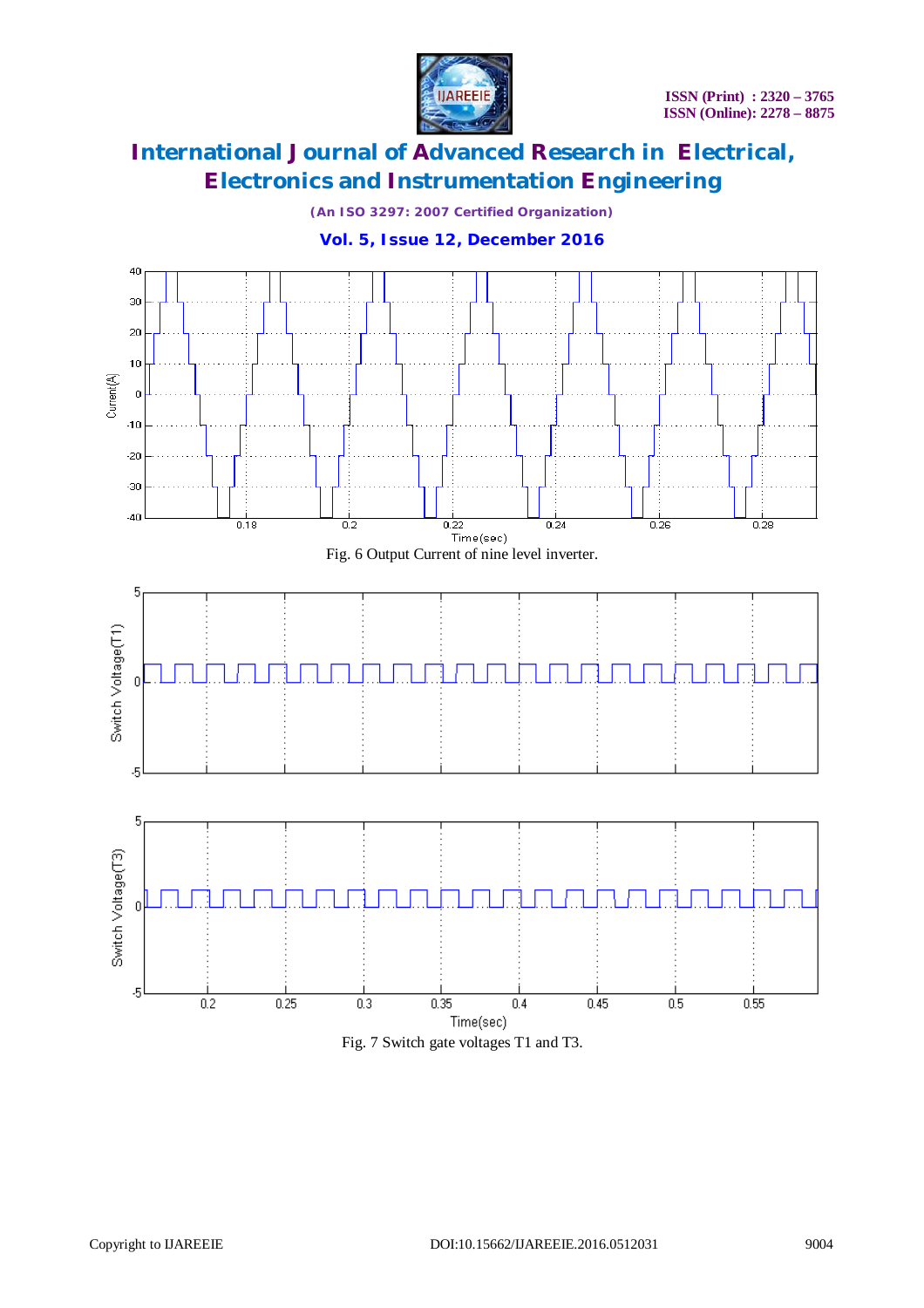

*(An ISO 3297: 2007 Certified Organization)*

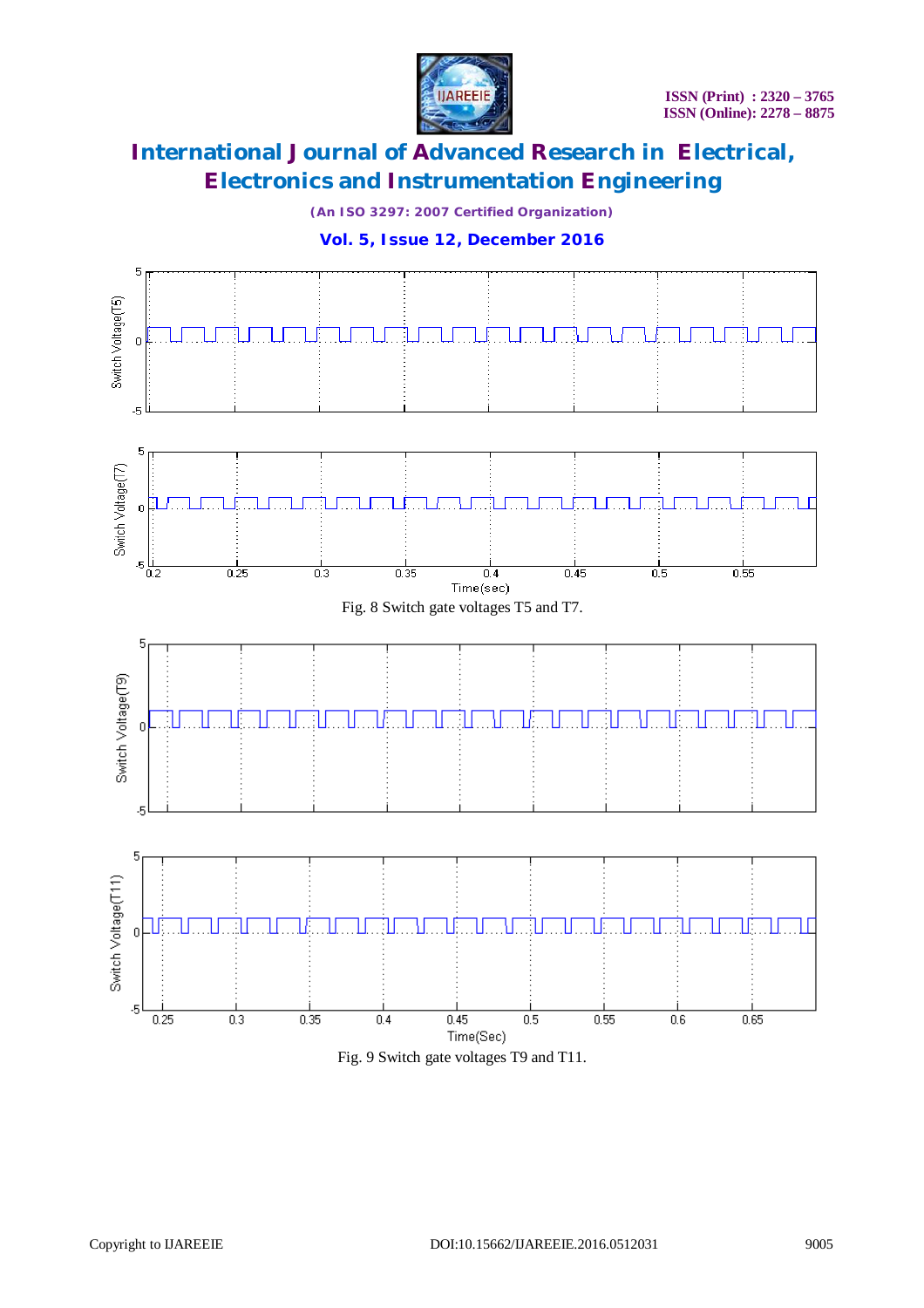

*(An ISO 3297: 2007 Certified Organization)*



**Vol. 5, Issue 12, December 2016**

Fig. 11 Matlab/simulation results for nine level inverter with reduced switches.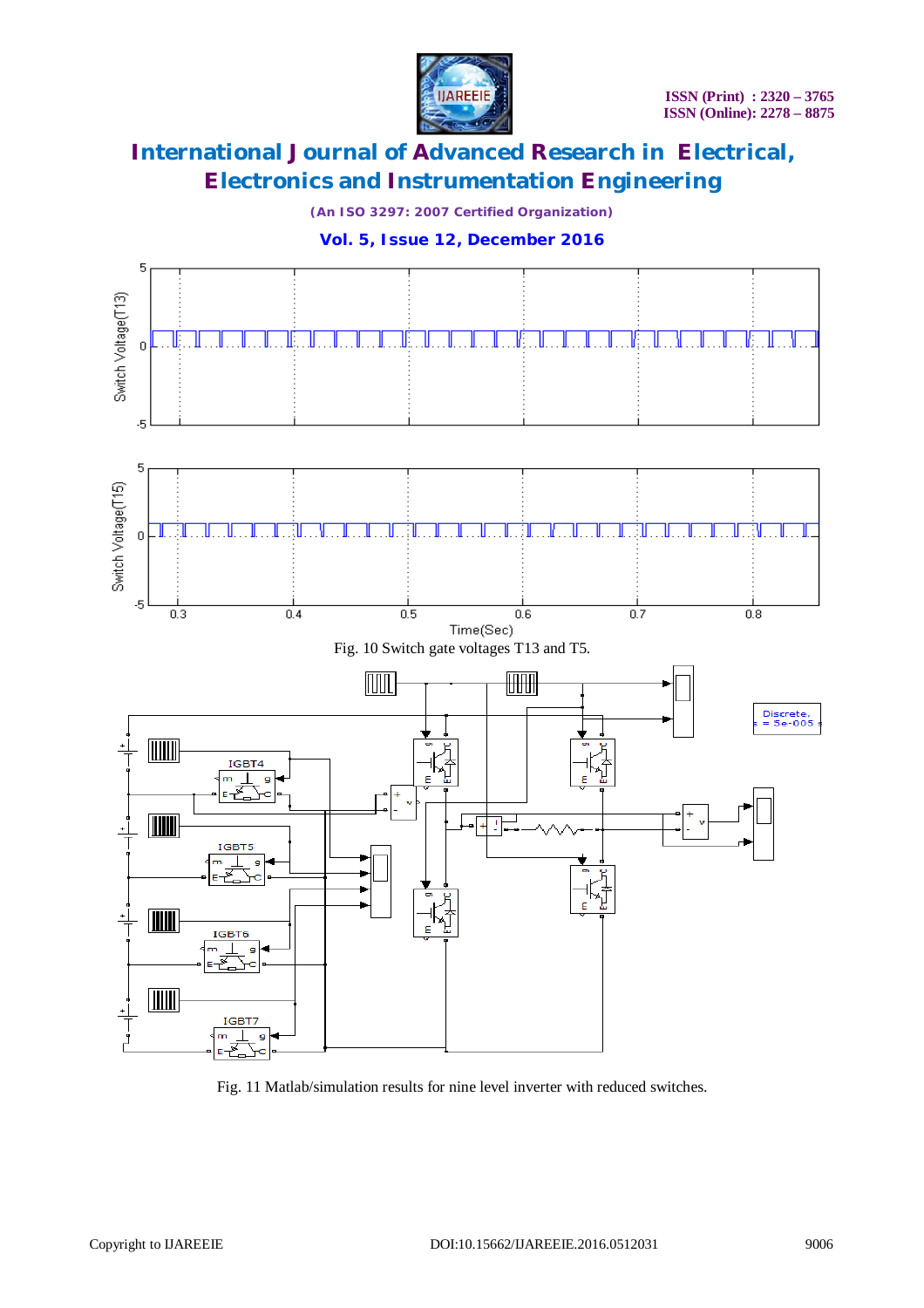

*(An ISO 3297: 2007 Certified Organization)*